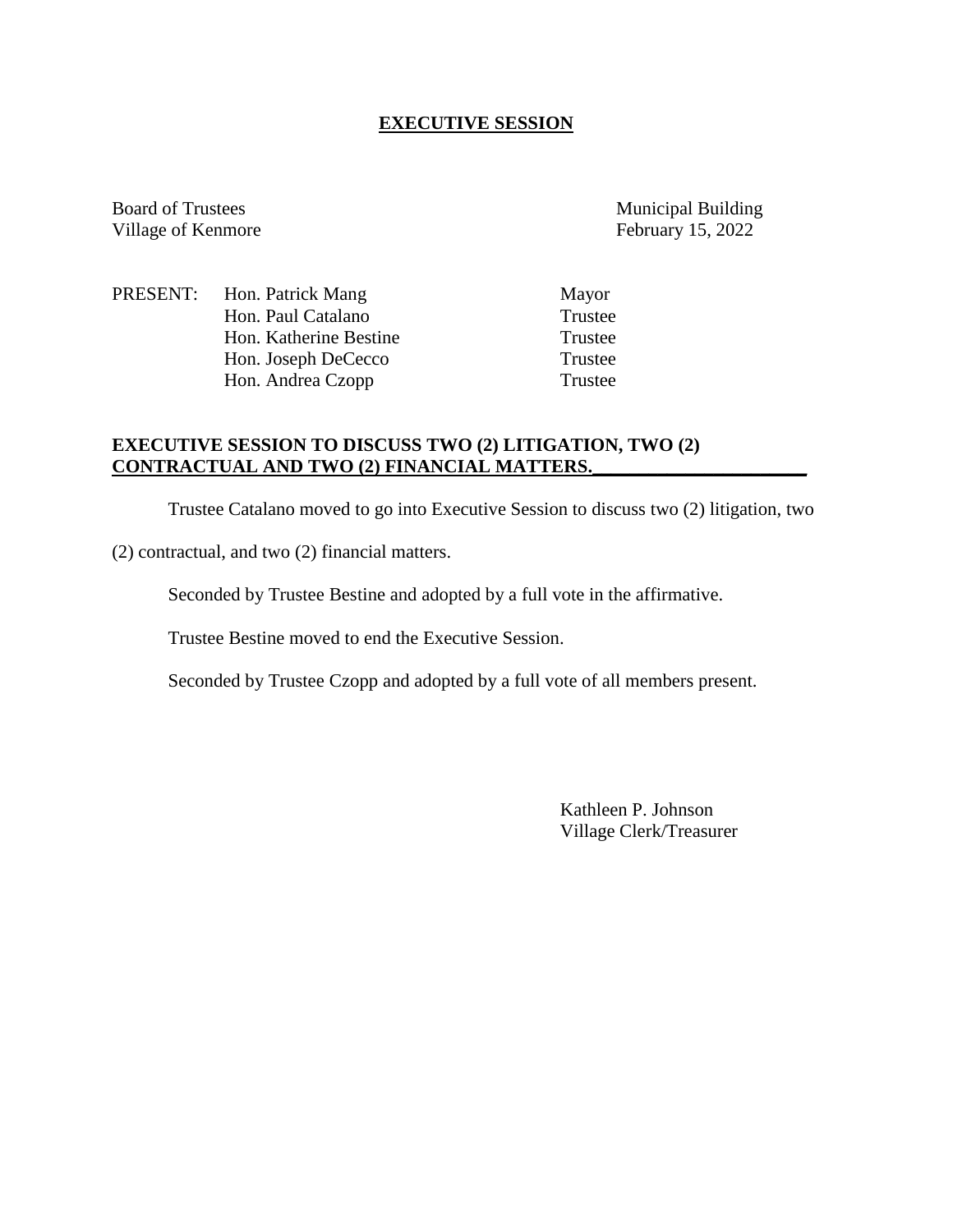#### **CORPORATION PROCEEDINGS**

Board of Trustees Municipal Building Village of Kenmore February 15, 2022

PRESENT: Hon. Patrick Mang Mayor Hon. Paul Catalano Trustee Hon. Katherine Bestine Trustee Hon. Joseph DeCecco Trustee Hon. Andrea Czopp Trustee

The meeting was called to order at 7:30 p.m. by Mayor Patrick Mang. The Mayor led the Pledge of Allegiance.

### **BOARD APPROVED THE APPOINTMENT OF A DETECTIVE/YOUTH OFFICER FOR THE KENMORE POLICE DEPARTMENT.**

Trustee Catalano moved to approve the appointment of Officer Justin Breitnauer as

Detective/Youth Officer for the Kenmore Police Department, at a starting salary of \$90,334.00,

effective February 24, 2022.

Seconded by Trustee Czopp and adopted by a full vote in the affirmative.

The Mayor congratulated and wished Detective Breitnauer the best of luck in his new

position. He also noted that the presence of many police officers in the gallery demonstrates the

department's support of Detective Breitnauer's appointment.

#### **BOARD APPROVED THE APPOINTMENT OF A PROBATIONARY FULL-TIME LABORER FOR THE DEPARTMENT OF PUBLIC WORKS.**

Trustee Bestine moved to approve the appointment of Evan Fell as a probationary full-

time Laborer for the Department of Public Works, effective February 16, 2022.

Seconded by Trustee DeCecco and adopted by a full vote in the affirmative.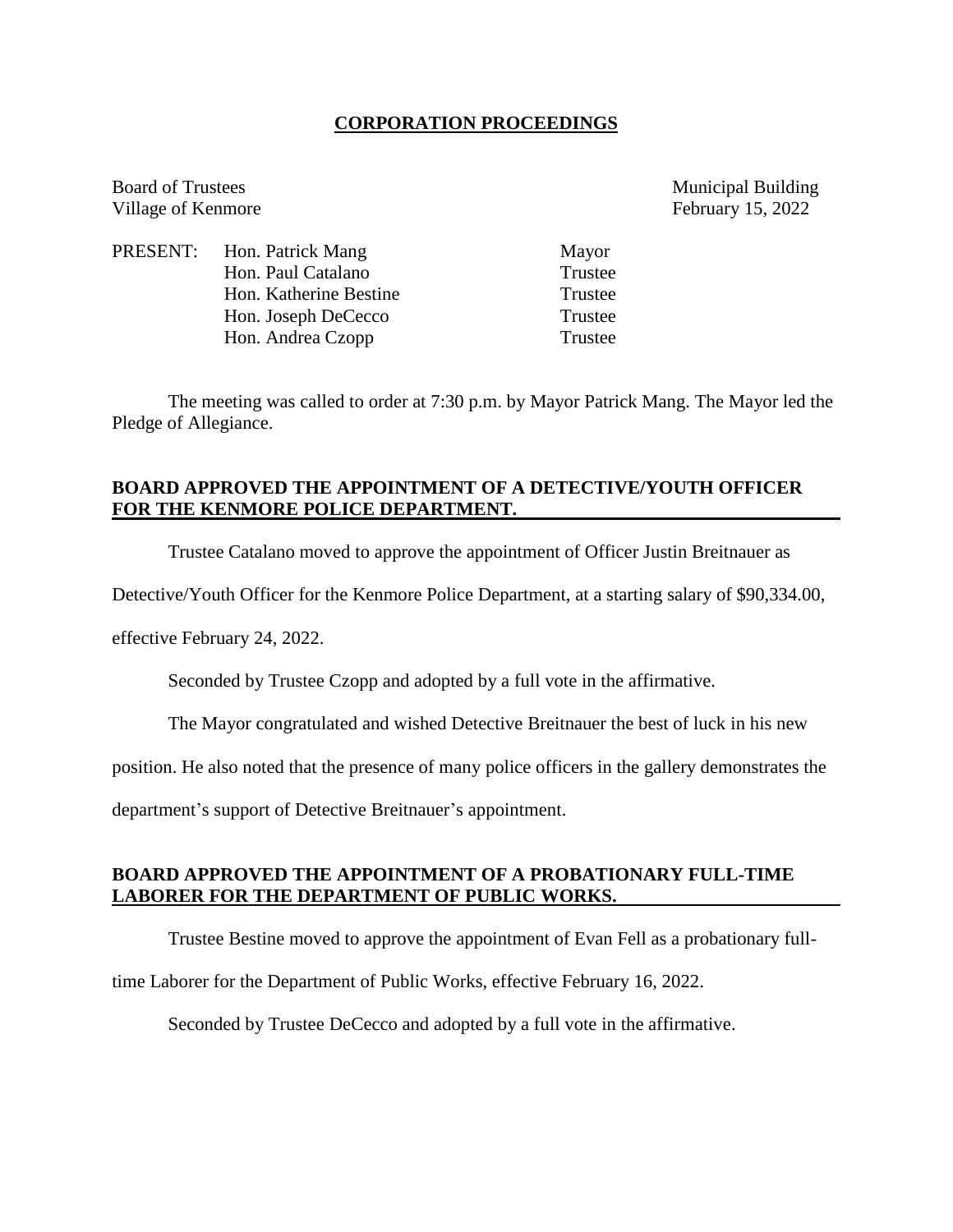# **BOARD APPROVED THE APPOINTMENT OF CHRISTOPHER CZOPP AS A COMMISSIONER TO THE KENMORE HOUSING AUTHORITY.**

Trustee Bestine moved to approve the appointment of Christopher Czopp as a

Commissioner to the Kenmore Housing Authority to fill an unexpired term to expire June 2022.

Seconded by Trustee DeCecco and approved by Trustees Bestine, Catalano and DeCecco.

Trustee Czopp abstained from the vote.

#### **BOARD APPROVED THE 2021 ANNUAL REPORT FOR THE FIRE DEPARTMENT. \_**

Trustee DeCecco moved to approve the 2021 Annual Report for the Kenmore Fire

Department. A copy of the Annual Report is attached to these minutes for record purposes.

Seconded by Trustee Bestine and adopted by a full vote in the affirmative.

# **BOARD APPROVED AND GRANTED PERMISSION TO THE KENMORE BUSINESS ASSOCIATION TO CONDUCT VARIOUS COMMUNITY EVENTS.**

Trustee Czopp moved to approve and granted permission to the Kenmore Business

Association to conduct the July Summer Concert on July  $22<sup>nd</sup>$ , the August Summer Concert on

August 19<sup>th</sup>, and Discover Kenmore on July 30<sup>th,</sup> 2022.

Seconded by Trustee Catalano and adopted by a full vote of all members present.

### **BOARD APPROVED A BUDGET AMENDMENT FOR THE BULDING DEPARTMENT.**

Trustee Bestine moved to approve a budget amendment to the FY 2021-2022 Budget, for

the Building Department in the amount of \$5,500.00. A copy of this resolution is attached to

these minutes for record purposes.

Seconded by Trustee DeCecco and adopted by a full vote in the affirmative.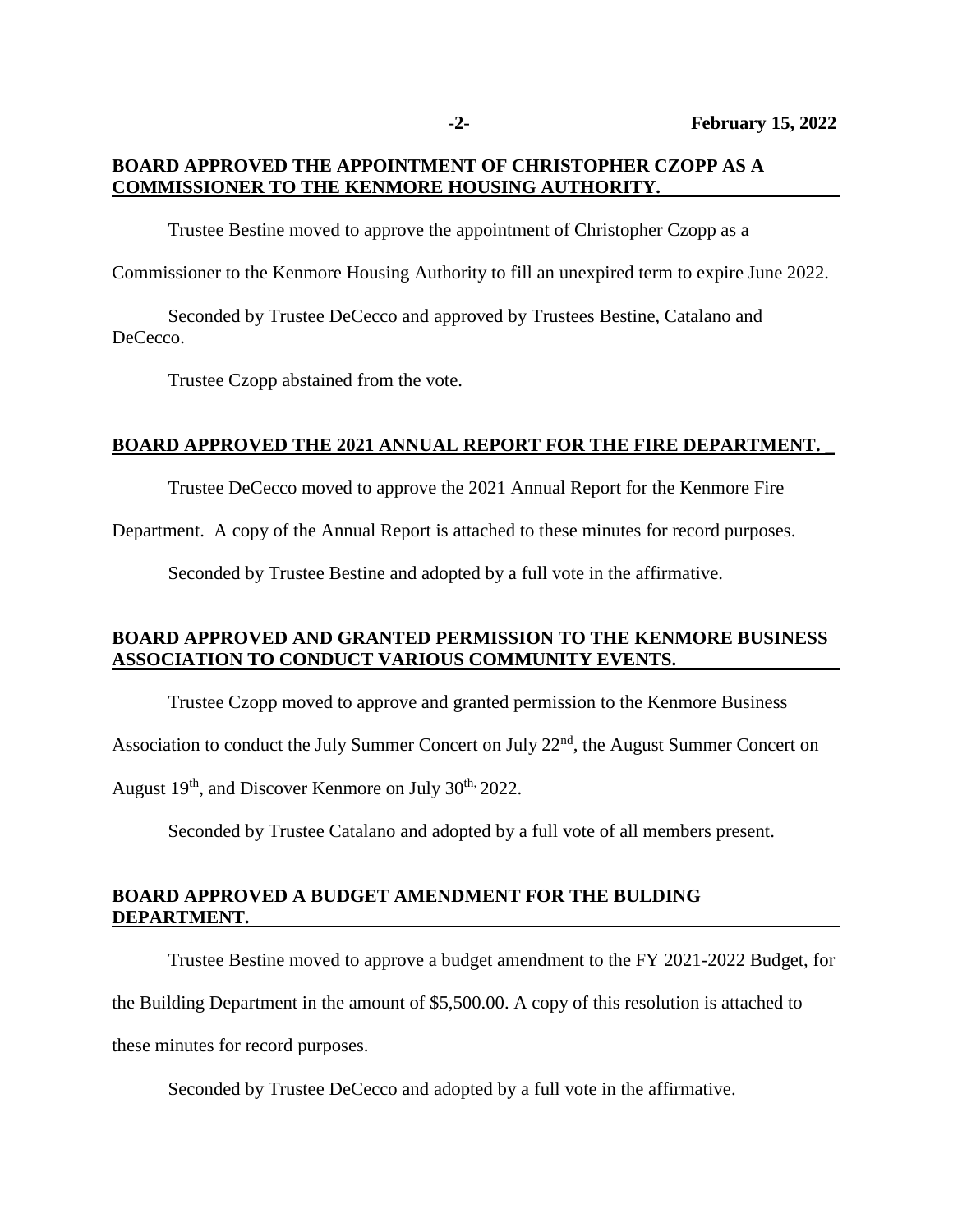### **BOARD APPROVED AN AGREEMENT WITH ERIE COUNTY PERTAINING TO THE 2022 STOP DWI PROGRAM. \_\_\_\_\_\_\_\_\_\_\_\_\_\_\_\_\_\_\_\_\_\_\_\_\_\_\_\_\_\_\_\_\_\_\_\_\_\_\_\_\_\_\_\_\_\_\_\_**

Trustee DeCecco moved to approve an agreement between the Village of Kenmore and the County of Erie pertaining to the 2022 Stop DWI Program. A copy of this agreement is attached to these minutes for record purposes.

Seconded by Trustee Bestine and adopted by a full vote in the affirmative.

# **BOARD APPROVED A PUBLICATION OF A LEGAL NOTICE FOR A PUBLIC HEARING PERTAINING TO A WATER AND SEWER RATE INCREASE.**

Trustee Czopp moved to approve the publication of a legal notice for a public hearing pertaining to a water and sewer rate increase. A copy of the legal notice is appended to these minutes for record purposes.

Seconded by Trustee Catalano and adopted by a full vote in the affirmative.

#### **ABSTRACT OF AUDITED VOUCHERS.**

Trustee Czopp offered the following resolution and moved for its adoption:

**RESOLVED,** that the Mayor be and he hereby is authorized to sign the Abstract of Audited

Vouchers dated February 15, 2022 in the amount of \$582,451.89; General Fund \$447,936.20;

Water Fund \$88,959.52; Sewer Fund \$45,308.67: Capital Fund \$247.50 to direct the Treasurer to

pay each of the listed claimants in the amount appearing opposite his/her name.

Seconded by Trustee Catalano and adopted by a full vote in the affirmative.